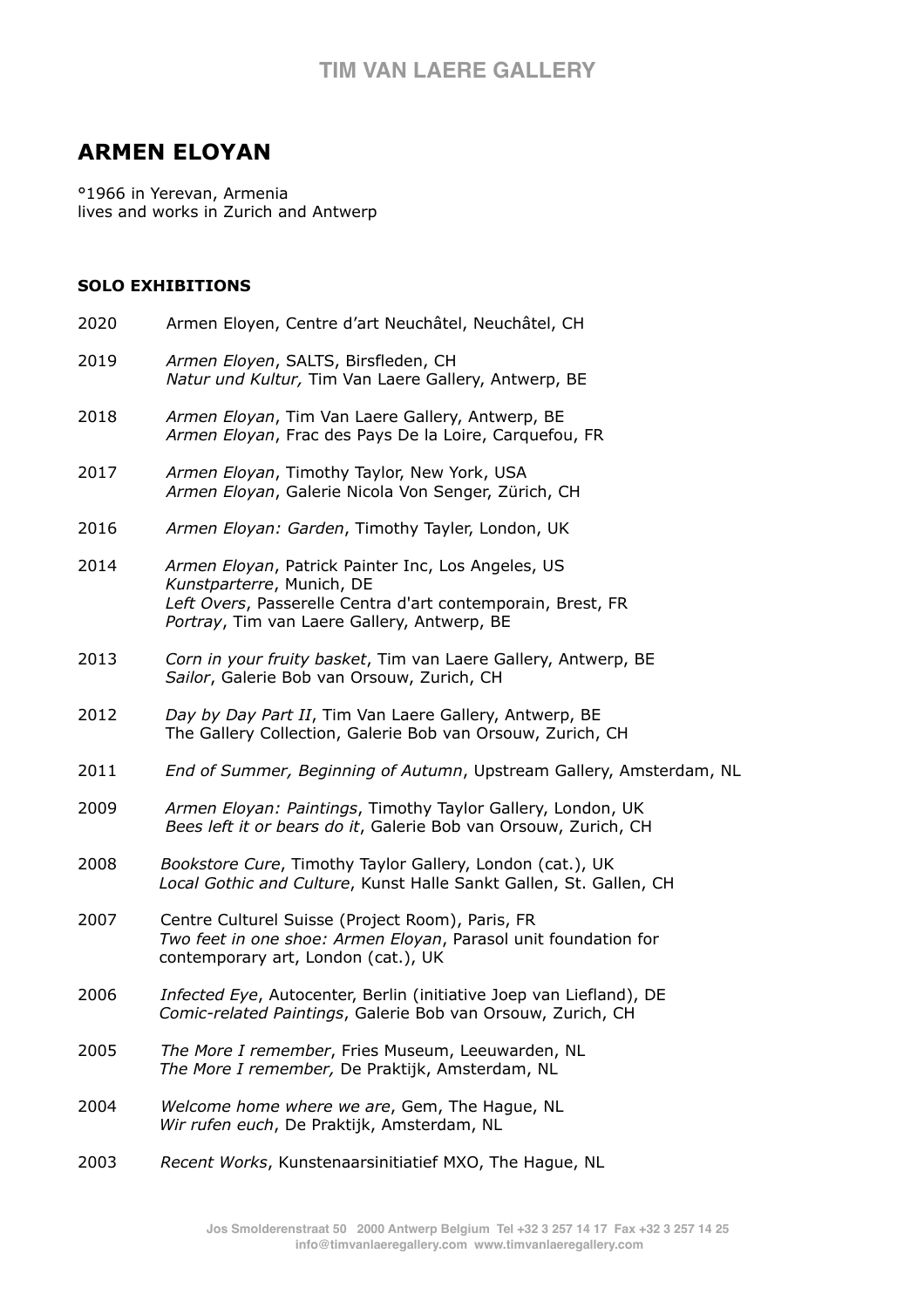## **TIM VAN LAERE GALLERY**

- 2002 *Martyrs*, De Praktijk, Amsterdam, NL
- 2000 *Armen Eloyan*, Coopmanshus Museum, Franeker, NL

#### **GROUP EXHIBITIONS**

- 2019*The Last Waltz (For Leon),* Tim Van Laere Gallery, Antwerp, BE
- 2016*Take care, amigo,* Tim Van Laere Gallery, Antwerp, BE
- 2015 *Substance*, Timothy Taylor, London, UK
- 2014 *Zwei Zeiten (with Josef Scharl), curated by Harald Spengler, Kunstparterre, Munich, DE Portray, Tim Van Laere Gallery, Antwerp, BE The Pink Spy, M HKA, Antwerp, BE Old tin cutlery before the invitation of the fork, Breese Little, London, UK Vernacular Alchemists, Passarelle Centra d' art contemporain, Brest, FR*

2013 *De belles sculptures contemporaines*, Frac de Pays de la Loire, Carquefou, FR *Mais in deinem Früchtekorb*, Galerie Zink, Berlin, DE *The Gallery Collection*, exhibition curated by Beda Achermann, Galerie Bob van Orsouw, CH

2011 *NEUE WELT, VIEW OVER AUTOCENTER*, SAL Projects, CH Mr Killer/ Lady *Paranoia*, Galerie Polad-Hardouin, Paris, FR *Viel L*ä*rm um Alles. Barockes in der zeitgen*ö*ssischen Kunst*, Haus für Kunst Uri, Altdorf, CH *Make Believe*, Galleri Magnus Karlsson, Stockholm, SW *East: Excitable Speech: West*, curated by Adam Budak, Kerstin Engholm Galerie, Vienna, AT

 *Where Cuckoos Nest in Autumn*, SAL Projects, Basel, SW *Viel L*ä*rm um Alles. Barockes in der zeitgen*ö*ssischen Kunst*, Haus für Kunst Uri, Altdorf, CH

*Cas de figures*, La Station, Nice, FR

- 2010 *Luc Tuymans: A Vision of Central Europe*, curated by Luc Tuymans, Bruges, BE *ANIMISM*, Kunsthalle Bern, CH *She Awoke with a Jerk*, curated by Nigel Cooke, Andrea Rosen Gallery, New York, USA *Knock Knock*, Armand Bartos Fine Art, New York, USA *Where Cuckoos Nest in Autumn*, Birsfelden, SAL Projects, CH
- 2009 *Holy Destruction*, Galerie Polad Hardouin, Paris, FR *Until the End of the World*, AMP Gallery, Athens, GR *Ventriloquist*, curated by Emma Dexter, Timothy Taylor Gallery, London, UK
- 2008 *INVOLVED*, curated by Philippe Pirotte, ShanghART Gallery & H Space, Shanghai, CI *Summer Show*, Timothy Taylor Gallery, London, UK
- 2007 *Bad Dad*, (with Narcisse Tordoir) Objectif Exhibitions, Antwerp, BE *On the Marriage Broker Joke*, Office Baroque, Antwerp, BE
- 2006 Villa Jelmini in Kunsthalle Bern, CH
- 2005 *Territoria kunst uit Nederland in en rond Prato*, Centro per l'Arte Contemporanea, Luigi